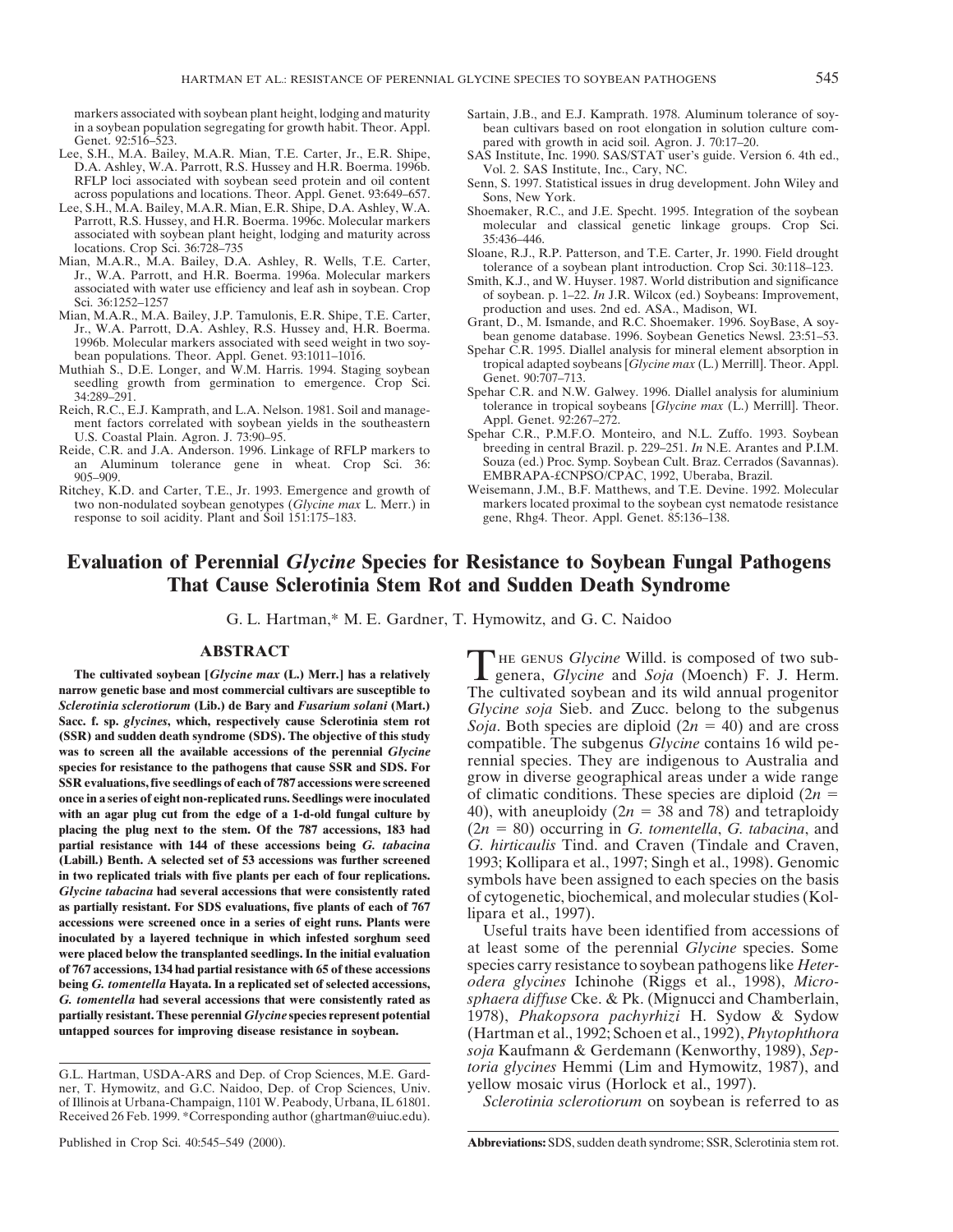and other crops. The disease is one of the most impor- genetic base, may have insufficient levels of disease retant on soybean grown in the north central states of the sistance. Other germplasm, including the wild perennial USA and in regions of southern Ontario, Argentina, *Glycine* species that has more genetic diversity than and Brazil (Grau and Hartman, 1999; Hartman et al., cultivated soybean, may contribute to increasing disease 1998). In 1994, SSR was ranked second to soybean cyst resistance levels through interspecific crosses. The obnematode in yield-reducing diseases in the USA jective of this study was to screen all the available acces- (Wrather et al., 1997). The importance of finding better sions of the perennial *Glycine* species for resistance to sources of resistance in soybean was recently demon- the pathogens that cause SSR and SDS. strated when all *G. max* accessions in the USDA-ARS collection from maturity group III and earlier were **MATERIALS AND METHODS** screened for S. sclerotiorum resistance. Although none Seeds of the perennial *Glycine* species were scarified by<br>of these accessions are known to be immune, a few<br>of them have good resistance to SSR and are being<br>reevaluated in a number of field locations (B. Diers,<br>1999, per

by the soilborne fungus *Fusarium solani* (Mart.) Sacc. were grown in greenhouses under a photoperiod of 16 h of f. sp. *elycines* (Roy et al., 1989: Rupe, 1989: Roy 1997). daylight at  $24 \pm 3^{\circ}C/18 \pm 3^{\circ}C$  day/night t f. sp. glycines (Roy et al., 1989; Rupe, 1989; Roy, 1997),<br>has been reported from Argentina, Brazil, and the USA<br>(Rupe and Hartman, 1999). Disease symptoms include<br>mottling, interveinal chlorosis, and necrosis on the up-<br> severe in wet conditions and decreases as soil moisture replicated runs that averaged 98 accessions per run. Cultivar decreases. Soybean cultivars and lines that exhibit vari-<br>ous levels or resistance to *F. solani* f. sp. *elycines* have selected set of 53 accessions (Screen 2), which were based on ous levels or resistance to *F. solani* f. sp. *glycines* have selected set of 53 accessions (Screen 2), which were based on been reported on the basis of tests conducted in the the results of the non-replicated runs with been reported on the basis of tests conducted in the the results of the non-replicated runs with some accession growth chamber greenhouse microplots and field Re-<br>representing most species, was further screened in two repl growth chamber, greenhouse, microplots, and field. Re-<br>sistance to *F. solani* f. sp. *glycines* was reported to be<br>conditioned by a dominant gene (*Rfs*) in cultivar Ripley<br>(Stevens et al., 1993) and quantitatively in cv. tance with several new sources with at least partial resis-<br>tance being reported (Hartman et al., 1997). An isolate of

Sclerotinia stem rot (SSR) or as white mold on soybean The cultivated soybean, having a relatively narrow

1999, personal communication). seedlings were planted in a 1:1 steam-sterilized soil:sand mix Sudden death syndrome (SDS) of soybean, caused  $(1:1 \text{ v/v})$  at pH 7. The soil was a Drummer silt loam. All plants  $(1:1 v/v)$  at pH 7. The soil was a Drummer silt loam. All plants

An isolate of *S. sclerotiorum* originating from infected

**Table 1. List of the species in the genus** *Glycine* **Willd., ploidy level, genome symbol, and the number of accessions in each rating category based on percentage of plant survival for plants inoculated with** *Sclerotinia sclerotiorum* **(Sclerotinia stem rot, SSR) and disease severity rating for plants inoculated with** *Fusarium solani* **f. sp.** *glycines* **(sudden death syndrome, SDS).**

| <b>Species</b>                          |    | Genome <sup>†</sup>  | No. of<br>accessions | SSR survival $(\% )$ |           |           | No. of   | <b>SDS</b> severity |         |     |     |     |
|-----------------------------------------|----|----------------------|----------------------|----------------------|-----------|-----------|----------|---------------------|---------|-----|-----|-----|
|                                         |    |                      |                      | 75–100               | $51 - 75$ | $26 - 50$ | $0 - 25$ | accesssions         | $1 - 2$ |     | 3-4 |     |
| G. arenaria Tind.                       | 40 | <b>HH</b>            |                      |                      |           |           |          |                     |         |     |     |     |
| G. argyrea Tind.                        | 40 | $A_2A_2$             |                      |                      |           |           |          |                     |         |     |     |     |
| G. canescens F.J. Herm.                 | 40 | AA                   | 75                   |                      |           |           | 57       | 75                  | 18      | 28  | 21  |     |
| G. clandestina Wendl.                   | 40 | $A_1A_1$             | 107                  |                      |           | 30        | 60       | 102                 | 25      | 33  | 23  | 21  |
| G. curvata Tind.                        | 40 | $C_1C_1$             |                      |                      |           |           |          |                     |         |     |     |     |
| G. cyrtoloba Tind.                      | 40 | cc                   | 25                   |                      |           |           | 19       | 23                  | 12      |     |     |     |
| G. falcata Benth.                       | 40 | FF                   | 13                   |                      |           |           |          | 11                  |         |     |     |     |
| G. latifolia (Benth). Newell & Hymowitz | 40 | $B_1B_1$             | 42                   | 16                   | 10        | 11        |          | 37                  |         | o   | 14  | 14  |
| G. latrobeana (Meissn.) Benth.          | 40 | $A_3A_3$             |                      |                      |           |           |          |                     |         |     |     |     |
| G. microphylla (Benth.) Tind.           | 40 | <b>BB</b>            | 31                   |                      |           |           |          | 31                  |         | 13  | 18  |     |
| G. pindanica Tind. & Craven             | 40 | $H_2H_2$             |                      |                      |           |           |          |                     |         |     |     |     |
| G. tabacina (Labill.) Benth.            | 40 | $B_2B_2$             | 13                   |                      |           |           |          | 13                  |         |     |     |     |
| G. tabacina                             | 80 | Complex <sup>‡</sup> | 132                  | 79                   | 36        |           | 11       | 132                 |         | 36  | 47  | 48  |
| G. tabacina                             |    |                      | 87                   | 56                   |           |           |          | 87                  |         | 15  | 25  | 42  |
| G. tomentella Hayata                    | 38 | EE                   | 22                   |                      |           |           | 21       | 22                  |         |     |     | 13  |
| G. tomentella                           | 40 | <b>DD</b>            | 47                   |                      |           |           | 46       | 44                  |         | 12  | 12  | 11  |
| G. tomentella                           | 78 | Complex <sub>§</sub> | 56                   |                      |           |           | 52       | 55                  | 18      | 17  | 11  | 9   |
| G. tomentella                           | 80 | Complex§             | 53                   |                      |           |           | 43       | 52                  | 17      | 14  | 13  |     |
| G. tomentella                           |    | Complex§             | 73                   |                      |           |           | 67       | 73                  | 18      | 29  | 11  | 15  |
| Total                                   |    |                      | 787                  | 183                  | 103       | 91        | 411      | 767                 | 134     | 225 | 208 | 200 |

**† Genomically similar species carry the same letter symbols (after Kollipara et al., 1997). ‡ Allopolyploids (A and B genome) and segmental allopolyploids (B genome).**

**§ Allopolyploids (A and D genomes, D and E, A and E, or any other unknown combination).**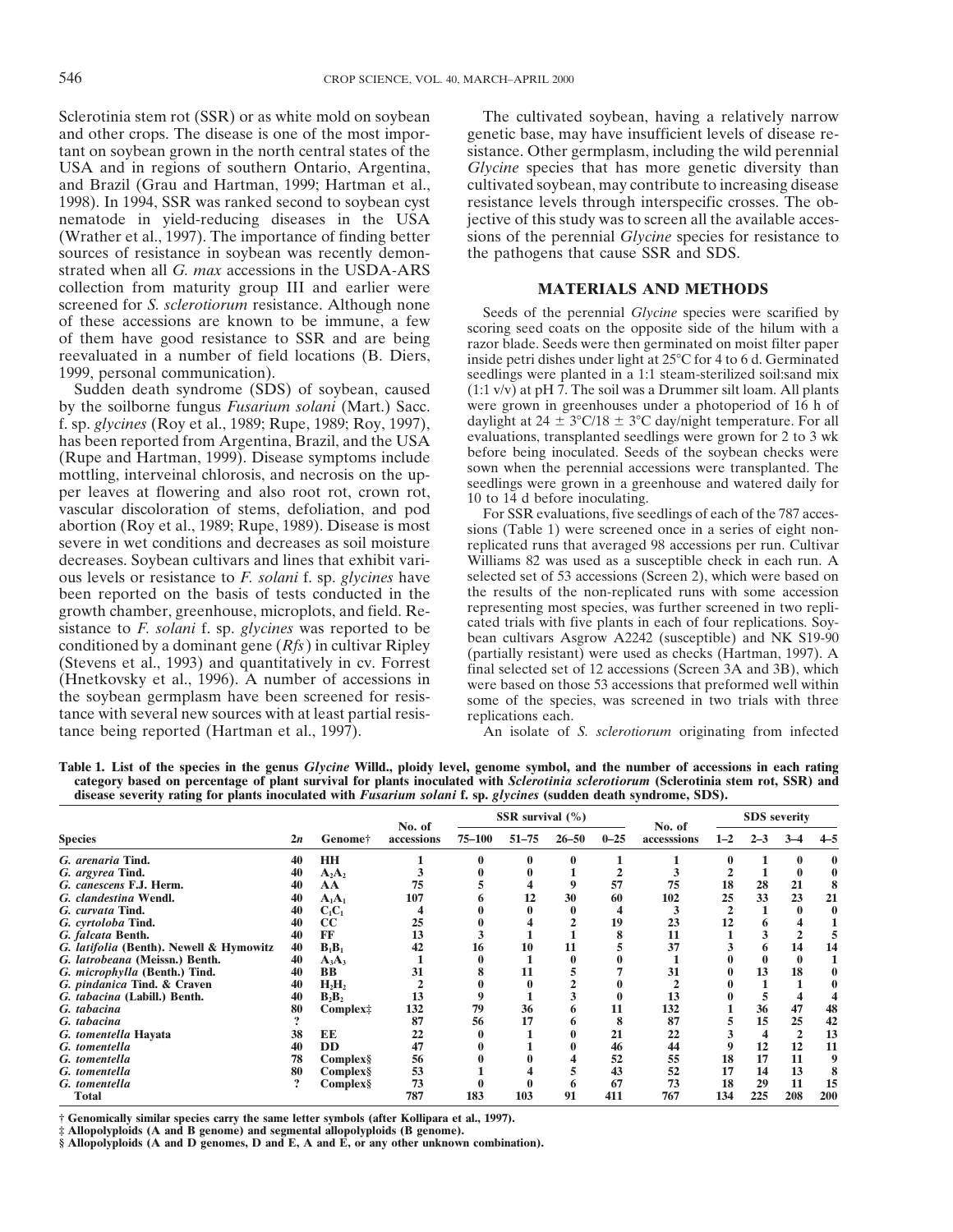plants from a field near Dekalb, IL, in 1994 was maintained tures on sorghum grains were incubated under a 12 h-photoin the dark at 4<sup>o</sup>C on potato dextrose agar. Mycelial plugs period with fluorescent light (60  $\mu$ mol m<sup>-2</sup> s<sup>-1</sup>) for 10 to 14 d were transferred to acidified potato dextrose agar (APDA) at 25°C.<br>and after 1 d, this culture was used as starter inoculum by Nine entries of five seedlings or seeds were sown in 20- by and after 1 d, this culture was used as starter inoculum by transferring  $3$ -mm-diam plugs from the margin of the colony to new APDA plates. After 1 to 2 d, 3-mm-diam plugs from seed below transplanted *Glycine* spp. and beneath soybean the colony edges were used to inoculate plants. To inoculate seeds at planting (Hartman et al., 1997). A template was used the perennial plants, a single plug, mycelial-side down, was to make three furrows that were 30 cm long, 2 cm deep, and placed on the newest leaf petiole touching the main stem or 3 cm apart. Five cubic centimeters of infested sorghum seed<br>in the plant whorl. For soybean plants, a single mycelial plug was evenly distributed in each furrow a in the plant whorl. For soybean plants, a single mycelial plug was placed mycelial-side down on a cotyledon approximately mix was added to cover the infested seed to a depth of 2 cm. 2 mm from the stem of each seedling. Following inoculation Transplanted seedlings or seeds were added to each furrow with the plug method, all seedlings were lightly misted with after reapplying the template to make a 2-cm-deep furrow water from a hand atomizer to increase humidity and then directly over the infested sorghum seeds. Trays were placed covered with a plastic dome that fit over individual flats. The in a greenhouse at 20 to 30°C and watered covered with a plastic dome that fit over individual flats. The in a greenhouse at 20 to  $30^{\circ}$ C and watered daily. Disease dome-covered flats were placed about 1 m under black mesh severity was rated for each plant 21 shade cloth (80% light reduction) to prevent heat build up on a scale of 1 to 5:  $1 =$  no symptoms,  $2 =$  light symptom inside the domes. After 2 d, the domes and shade cloth were development with slight mottling and mosaic (1–20% foliage removed. The number of total seedlings that survived was affected),  $3 =$  moderate symptom development with intervei-<br>counted daily usually beginning with the day the dome was nalchlorosis and necrosis (21–50% foliage affe removed until plants stopped dying, which was 4 to 5 d after symptom development with interveinal chlorosis and necrosis the first rating. For the last set, the area under the survival  $(51-80\%$  foliage affected), and  $5 =$  severe symptom develop-<br>curve (AUSC) was calculated on the basis of four ratings ment with interveinal chlorosis and n recorded daily (Shaner and Finney, 1977). (81–100% foliage affected). For the last set, the area under

sions (Table 1) were screened once in a series of eight runs. basis of four ratings recorded 2 to 4 wk after inoculating<br>The cultivar Spencer was used as a susceptible check in each (Shaner and Finney, 1977). The cultivar Spencer was used as a susceptible check in each run. A selected set of 67 accessions (Screen 2), which were A correlation coefficient was caculated to compare ratings accession representing most species, was further screened in data for Screens 3A and 3B were analyzed by analysis of two replicated trials with five plants per each of four replica- variance (SAS Institute, Cary, NC). Means were compared tions. A final selected set of 15 accessions, which were based by least significant differences at  $P = 0.05$ . on those 67 accessions that preformed well within some of the species, was screened in two trials with three replications each. Seeds of the soybean checks [Spencer (susceptible), **RESULTS AND DISCUSSION** 

diameter) were transferred from the water agar colonies. Cul-

30-cm trays. Soil was infested by placing colonized sorghum severity was rated for each plant 21 d after planting based nal chlorosis and necrosis (21–50% foliage affected),  $4 =$  heavy ment with interveinal chlorosis and necrosis and/or dead plants For SDS evaluations, five plants of each of the 767 acces-<br>the disease progress curve (AUDPC) was calculated on the

for the initial nonreplicated evaluations of SSR and SDS. The

PI520 733 (partially resistant)] were sown when the perennial The average survival of plants representing the 787 accessions were transplanted. A F. solani f. sp. glycines isolate, Mont-1 (Hartman et al., 2007 whereas the A F. solant I. sp. givenes isolate, Mont-1 (Hartman et al.,<br>
1997), was subcultured on 2% (w/v) water agar for 3 wk before<br>
infesting sorghum seed. Two hundred cubic centimeters of<br>
infesting sorghum seed. Two hundred cub meyer flask overnight, drained, and autoclaved on two consec-<br>utive days for 20 min at 121<sup>o</sup>C. Ten mycelial plugs (4-mm survival percentage (84%) followed by *G. latifolia* utive days for 20 min at 121<sup>o</sup>C. Ten mycelial plugs (4-mm survival percentage (84%) followed by *G. latifolia* diameter) were transferred from the water agar colonies. Cul- (Benth.) newell & Hymowitz (71%), and *G. microp* 

**Table 2. Plant survival percentage and area under the survival curve (AUSC) of perennial** *Glycine* **species inoculated with** *Sclerotinia sclerotiorum* **(Sclerotinia stem rot).**

| <b>Species</b> | Entry†              | 2n           | Genome <sup><math>\pm</math></sup>                                           |          | Survival $(\% )\$ | <b>AUSC¶</b> |           |  |
|----------------|---------------------|--------------|------------------------------------------------------------------------------|----------|-------------------|--------------|-----------|--|
|                |                     |              |                                                                              | Screen-1 | Screen-2          | Screen-3A    | Screen-3A |  |
| canescens      | 690                 | 40           | AA                                                                           | 100      | 63                | 105          | 94        |  |
| clandestina    | 895                 | $\mathbf{v}$ | $A_1A_1$                                                                     | 100      | 82                | 170          | 111       |  |
| latififolia    | 916                 | 40           | $B_1B_1$                                                                     | 100      | 27                | 60           | 107       |  |
| microphylla    | 307                 | 40           | BB                                                                           | 100      | 78                | 178          | 176       |  |
| microphylla    | 1070                | 40           | BB                                                                           | 100      | 75                | 302          | 182       |  |
| tabacina       | 322                 | 80           | <b>BBBB#</b>                                                                 | 100      | 83                | 253          | 304       |  |
| tabacina       | 456                 | 40           | $B_2B_2$                                                                     | 100      | 92                | 360          | 338       |  |
| tabacina       | 460                 | 40           | $B_2B_2$                                                                     | 100      | 82                | 355          | 199       |  |
| tabacina       | 509                 | 80           | <b>BBBB#</b>                                                                 | 100      | 95                | 338          | 201       |  |
| tabacina       | 726                 | 80           | $A$ $A$ $B$ <sub><math>3</math><math>B</math><sub><math>3</math></sub></sub> | 100      | 83                | 223          | 197       |  |
| tabacina       | 1084                | 80           | AAB, B,                                                                      | 100      | 89                | 375          | 251       |  |
| tomentella     | 782                 | 40           | <b>DD</b>                                                                    | 75       | 59                | 83           | 83        |  |
| max            | A2242               | 40           | GG                                                                           |          | 29                | 115          | 151       |  |
| max            | S <sub>19</sub> -90 | 40           | GG                                                                           |          | 100               | 377          | 324       |  |
| <b>LSD</b>     |                     |              |                                                                              |          |                   | 112          | 108       |  |

**† Entry is either the University of Illinois accession number of the wild perennial** *Glycine* **spp. or is designation of soybean cultivar.**

**‡ Genomically similar species carry the same letter symbols.**

**§ Percentage survival based on five plants per accession in the initial screen of 787 accessions. For the second screen, mean percentage survival of those** accessions is based on data of two trials with 52 accessions of four replications with five plants per replication.<br>I Data for the two trials are based on each of three and four replications for Trials 1 and 2 respectively

**# Segmental allopolyploids (B genome).**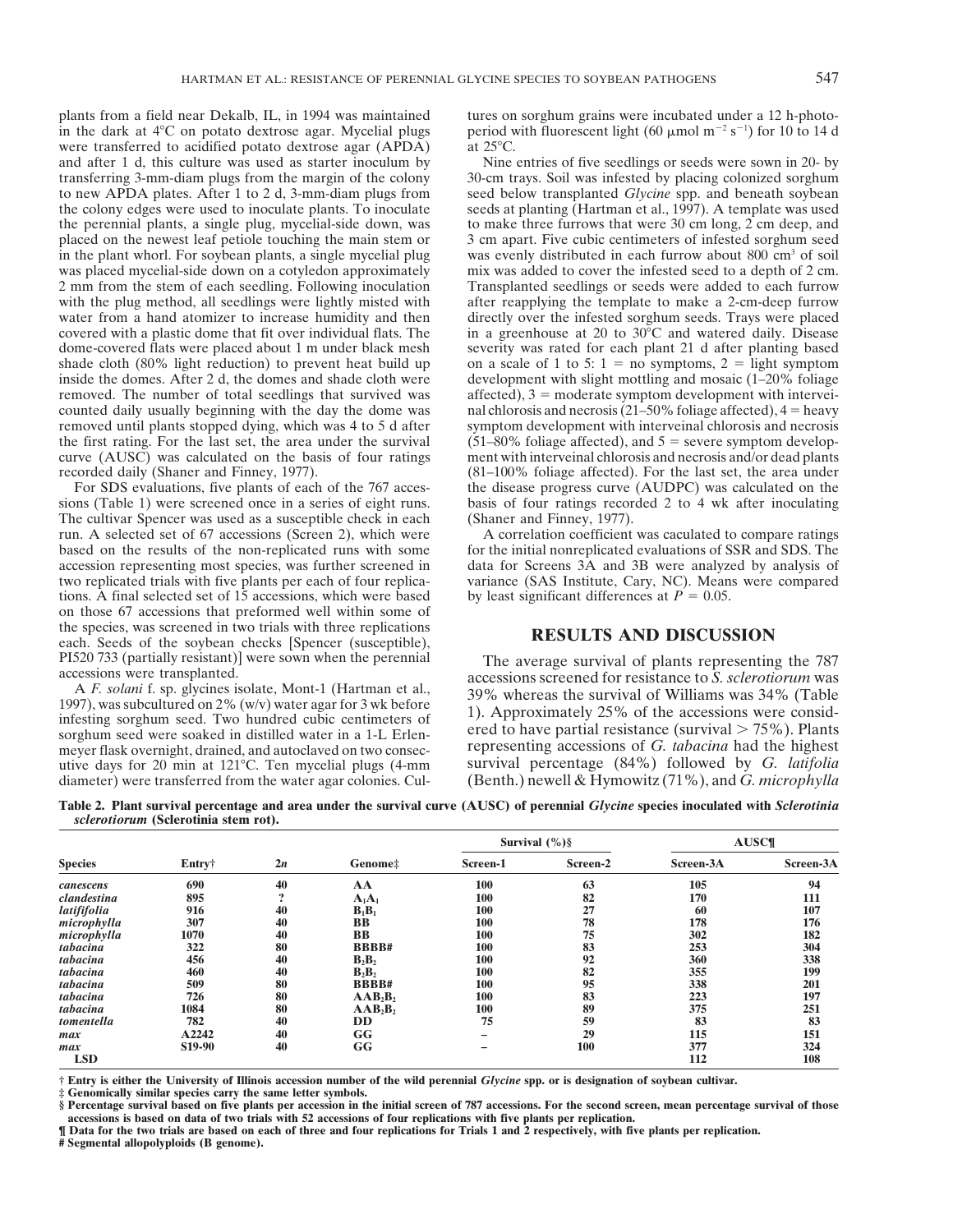| <b>Species</b> | Entry†         | 2n |                |          | <b>Severity</b> § | <b>AUDPC¶</b> |           |  |
|----------------|----------------|----|----------------|----------|-------------------|---------------|-----------|--|
|                |                |    | Genome:        | Screen-1 | Screen-2          | Screen-3A     | Screen-3B |  |
| cyrtoloba      | 783            | 40 | cc             | 3.3      | 2.7               | 21            | 17        |  |
| microphylla    | 652            | 40 | <b>BB</b>      | 1.8      | 2.9               | 19            | 19        |  |
| microphylla    | 778            | 40 | <b>BB</b>      | 2.3      | 1.5               | 18            | 17        |  |
| tabacina       | 349            | 40 | $B_2B_2$       | 2.5      | 2.7               | 27            | 24        |  |
| tabacina       | 905            | 80 | <b>Complex</b> | 2.0      | 3.0               | 25            |           |  |
| tomentella     | 353            | 80 | AD             | 1.3      | 2.7               | 17            |           |  |
| tomentella     | 632            | 78 | DE             | 1.0      | 1.5               | 16            | 21        |  |
| tomentella     | 653            | 78 | DE             | 1.0      | 1.8               | 22            | 20        |  |
| tomentella     | 694            | 78 | DE             | 1.0      | 1.4               | 21            | 17        |  |
| tomentella     | 707            | 78 | DE             | 1.0      | 1.8               | 18            | 18        |  |
| tomentella     | 722            | 78 | DE             | 1.0      | 1.6               | 18            | 19        |  |
| tomentella     | 773            | 38 | EE             | 1.0      | 1.2               | 18            | 14        |  |
| tomentella     | 871            | 80 | AD             | 1.0      | 1.3               | 17            | 14        |  |
| $to mentala$   | 885            | 80 | <b>AD</b>      | 1.3      | 1.5               | 16            | 16        |  |
| tmentella      | 1232           | 38 | EE             | 1.5      | 1.3               | 18            | 18        |  |
| max            | <b>Spencer</b> | 40 | GG             | 4.0      | 3.7               | 26            | 28        |  |
| max            | PI523 733      | 40 | GG             |          | 2.0               | 19            | 13        |  |
| <b>LSD</b>     |                |    |                |          |                   | 5.9           | 6.9       |  |

**Table 3. Sudden death syndrome (SDS) severity and area under disease progress curve (AUDPC) of perennial** *Glycine* **species inoculated with** *Fusarium solani* **f. sp.** *glycines.*

**† Entry is either the University of Illinois accession number of the wild perennial** *Glycine* **spp. or is cultivar or plant introduction of soybean.**

**‡ Genomically similar species carry the same letter symbols.**

**§ Percentage severity based on five plants per accession in the initial screen of 767 accessions. For screen-2, mean disease severity of 67 accessions that had lower disease severity ratings from screen-1 within a species. Data for those two trials were based on four replications for trials 1 and 2, respectively, with five plants per replication.**

**¶ Data for the two trials are based on each of three and four replications for trials 1 and 2, respectively, with five plants per replication.**

lowest survival percentages (9%). Plant survival greater most of the *G. tomentella* accessions had disease ratings than 75% was not found in *G. arenaria* Tind., *G. argyrea* that did not differ from the partially resistant check Tind., *G. curvata* Tind., *G. cyrtoloba* Tind., *G. latro-* (Table 3). *beana* (Meissn.) Benth., and *G. pindanica* Tind. & Cra- There was a significant  $(P < 0.0001)$  positive correlaven (Table 1). In the second screen, all selected *G*. tion  $(r = 0.3, n = 765)$  between SSR survival ratings *tabacina* accessions for the third screen had greater than and SDS disease ratings. In general, the species that 82% survival (Table 2). In the third screen, four of the had higher survival ratings after inoculating with *S. scler-*<br> *G. tabacina* accessions had ratings that did not differ *otiorum* were more susceptible to *F. solan* from the partially resistant soybean check (S19-90), and vice versa. It is not known why there are these while the rest of the accessions had ratings that did not differences in stem versus root resistance, but it is very differ from the susceptible check (A2242) (Table 2). likely that the mechanism of resistance between the two

with the B genome (*G. latifolia*, *G. microphylla*, and *G. tabacina*) had better survival ratings along with some epidemic conditions in the field. Although field evaluaaccessions with the A genome (*G. canescens* F.J. Herm. tions are important, the lack of adaptation in these peand *G. clandestine* Wendl.) and the F genome (*G. falcata* rennial *Glycine* species to field conditions would make Benth.) (Table 1). Resistance within the *G. tabacina* it difficult to evaluate this unique collection in the field.

senting the 767 accessions screened for resistance to *F*. *solani* f. sp. *glycines* was 3.1, whereas the rating of Spen- A number of useful traits have been identified from cer was 3.8 (Table 1). Plants representing accessions of accessions of at least some of the perennial *Glycine G. argyrea* had the lowest disease severity ratings (1.7) species. Sources of resistance have been reported for followed by *G. curvata* (1.8), and *G. cyrtoloba* (2.1); *G.* some soybean fungal pathogens (Lim and Hymowitz, *tabacina* had the highest disease severity ratings (3.6). 1987; Kenworthy, 1989; Mignucci and Chamberlain, Disease severity ratings of less than 2 were not found 1978; Hartman et al., 1992; Schoen et al., 1992), nema-<br>in G. arenaria, G. latrobeana, G. microphylla, and G. des (Riggs et al., 1998), and viruses (Horlock et al., *pindanica* (Table 1). In the second screen, all but five 1997). Because of the complexity of the different ecologof the selected perennial accessions for the third screen ical niches that these perennials occupy in their natural had lower disease severity ratings than the partially re- habitat, it is likely that a multitude of useful traits includ-

(Benth.) Tind. (64%); *G. tomentella* had one of the sistant check PI 520 733 (Table 3). In the third screen,

*Grahaciana were more susceptible to <i>F. solani* f. sp. *glycines* On the basis of the intitial SSR screen, accessions are different. In addition, it is not known how these tith the B genome (*G. latifolia, G. microphylla,* and *G.* wild perennial *Glycine* species would perform under

accessions was not associated with distribution within a Novel sources of resistance were identified in accesspecific region or country of origin. In addition, within sions of the perennial *Glycine* species. Accessions bethe polyploid *G. tabacina*, resistance to *S. sclerotiorum* longing to *G. tabacina*, *G. tomentella*, and *G. clandestina* represented the majority of accessions screened. Of the adventitious roots (genome  $AAB_2B_2$ ) and those acces- 16 perennial *Glycine* species, *G. albicans* Tind. & Crasions having adventitious roots (genome BBBB) (Cos- ven, *G. hirticaulis* Tind. & Craven, and *G. lactovirens* tanza and Hymowitz, 1987). Tind. & Craven, were not evaluated because these spe-The average disease severity ratings of plants repre-<br>
interest are recalcitrant regarding multiplication under<br>
interest are receptor of the set of the set of the set of the set of the set of the set of the set of the se

todes (Riggs et al., 1998), and viruses (Horlock et al.,